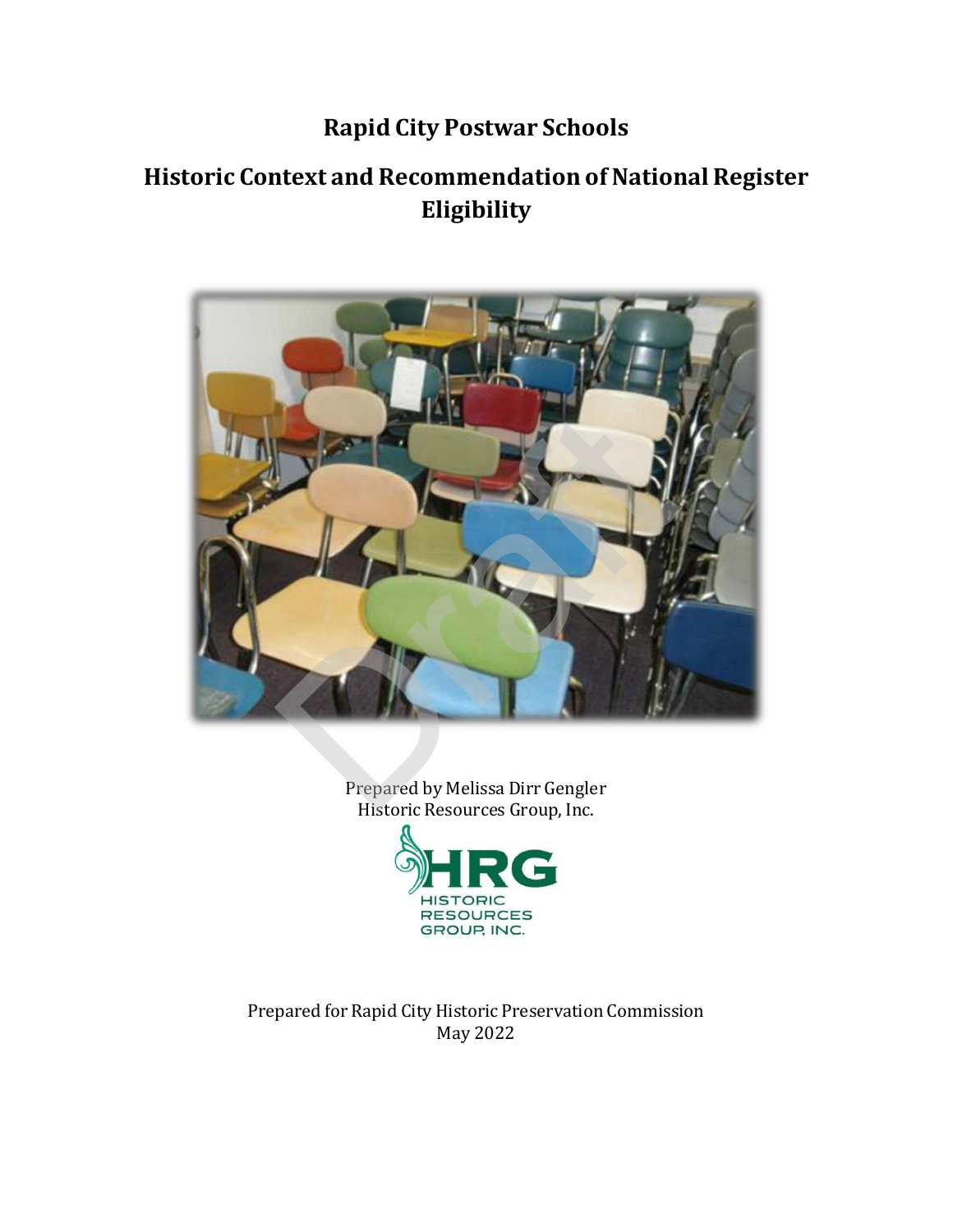## **Abstract**

The purpose of Rapid City Postwar Schools historic context report is to provide city personnel with a resource to use for future educational programming and to identify schools that may be eligible for the National Register of Historic Places (NRHP). Specifically, this report provides background information for the city to fulfill efforts to identify and document the significance of schools built within this period. This report focuses on the architecture of elementary and middle schools built between 1949 and 1972. The report provides an analysis and history of the property type and incorporates individual site survey forms for five buildings.

This report focuses on school building features and design implemented throughout the city following World War II. None of the buildings are currently listed in the NRHP and continued city expansion and modernization pressure the resource. In 2021 an interpretive essay entitled, "The Modern School: Postwar School Architecture in Rapid City" was prepared. Additionally, statewide contexts for Post-World War II Architecture in South Dakota prepared by Michelle L. Dennis for the South Dakota State Historic Preservation Office, *Modern Residential Architecture in South Dakota, 1949-1975,* and *Schools in Nebraska* contexts were undertaken by the state. These combined documents, along with supplemental newspaper, primary, and secondary research provide a detailed analysis of the history of the era, its resources, and its historic significance to the city. This document will focus on the history and design of school buildings in this era and reference to essays mentioned above should be referenced for broader or policy issues throughout this period. on school building features and design implemented<br>II. None of the buildings are currently listed in the NRH<br>nization pressure the resource. In 2021 an interpretive<br>var School Architecture in Rapid City" was prepared. At<br>d

The post war era in Rapid City was a time of significant population growth and city expansion. The increase in population and shifting densities resulted in a public response to provide services to newly populated areas. Schools, parks, neighborhoods, and convenience services were constructed to respond to these pressures.